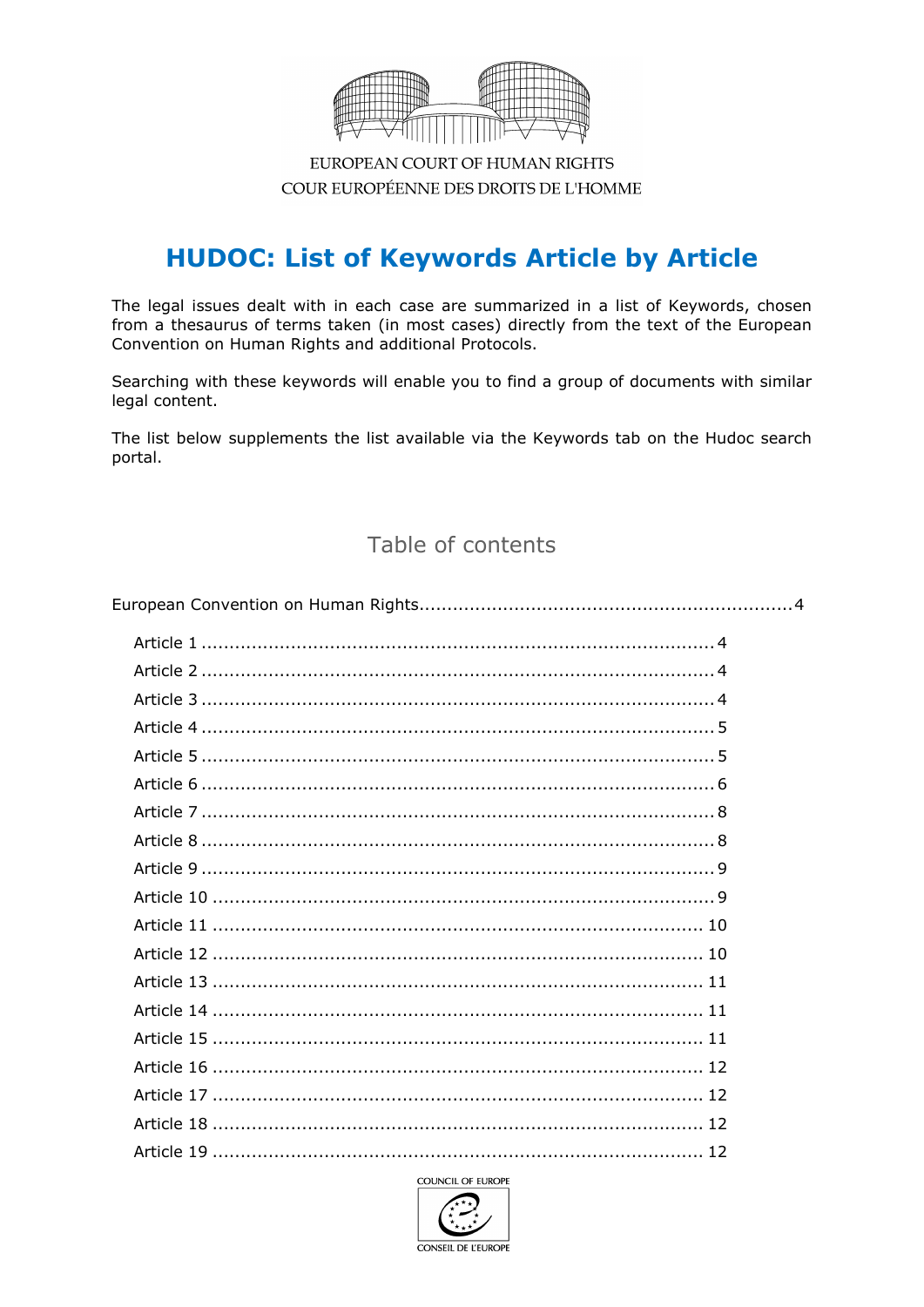| Protocol No. 1 |  |
|----------------|--|
|                |  |
|                |  |
|                |  |
|                |  |
|                |  |
| Protocol No. 4 |  |
|                |  |
|                |  |
|                |  |
|                |  |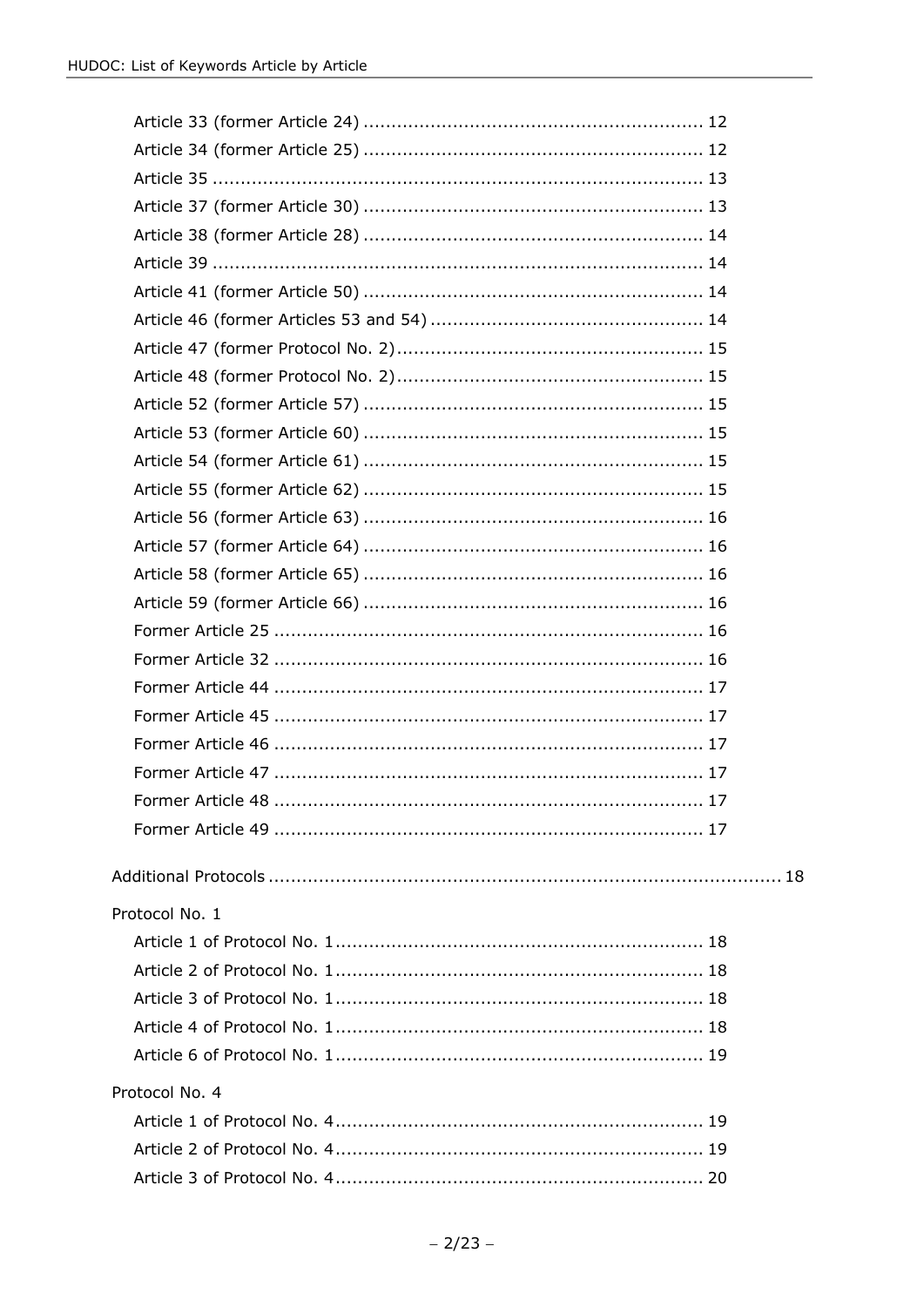| Protocol No. 6  |
|-----------------|
|                 |
|                 |
|                 |
|                 |
|                 |
| Protocol No. 7  |
|                 |
|                 |
|                 |
|                 |
|                 |
|                 |
|                 |
| Protocol No. 12 |
|                 |
| Protocol No. 13 |
|                 |
|                 |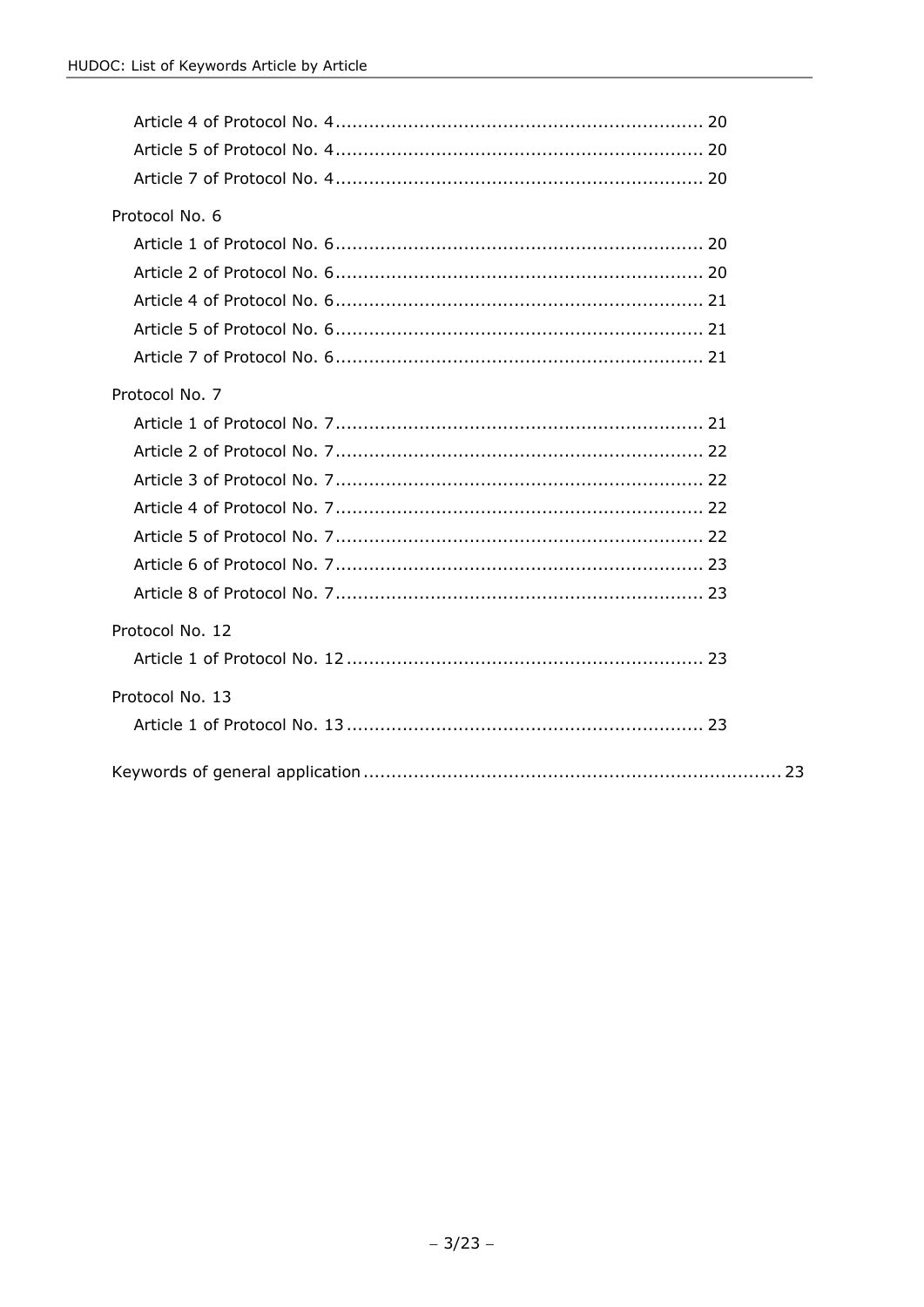# <span id="page-3-0"></span>**European Convention on Human Rights**

### <span id="page-3-1"></span>Article 1

[Obligation to respect human rights]

High Contracting Party (1) Responsibility of States (1) Jurisdiction of States (1)

### <span id="page-3-2"></span>Article 2

[Right to life]

Expulsion (2) Extradition (2) Positive obligations (2)

**Paragraph 1** Life (2-1) Death penalty (2-1) Prescribed by law (2-1) Accessibility (2-1) Foreseeability (2-1) Safeguards against abuse (2-1) Competent court (2-1) Effective investigation (2-1)

**Paragraph 2** Use of force (2-2) Absolutely necessary (2-2) Defence from unlawful violence (2-2) Effect lawful arrest (2-2) Prevent escape (2-2) Quell riot or insurrection (2-2)

# <span id="page-3-3"></span>Article 3

[Prohibition of torture]

Torture (3) Inhuman treatment (3) Inhuman punishment (3) Degrading treatment (3) Degrading punishment (3) Effective investigation (3) Expulsion (3) Extradition (3) Positive obligations (3)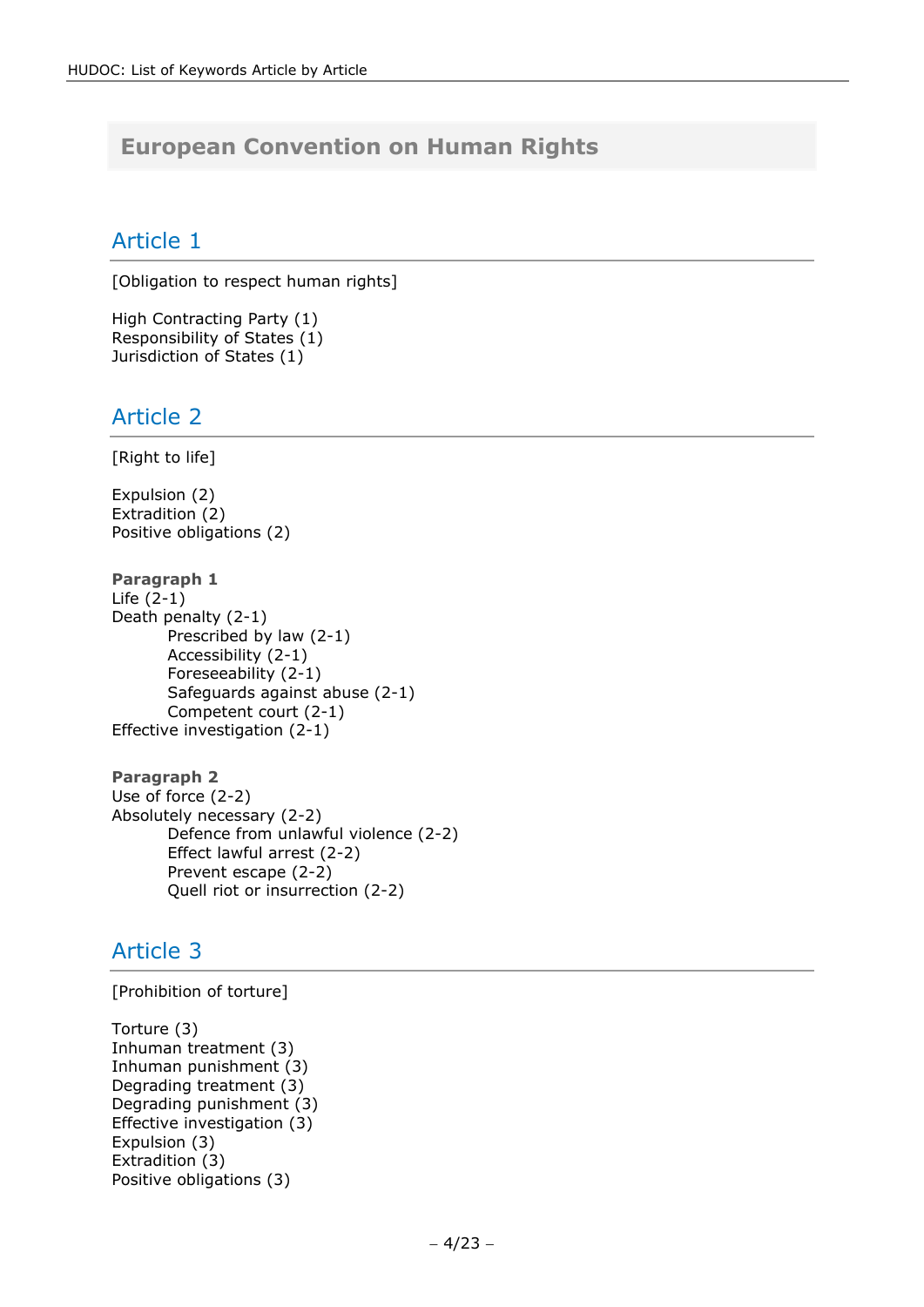<span id="page-4-0"></span>[Prohibition of slavery and forced labour]

Effective investigation (4) Positive obligations (4)

**Paragraph 1** Slavery (4-1) Servitude (4-1) Trafficking in human beings (4-1)

**Paragraph 2** Forced labour (4-2) Compulsory labour (4-2)

**Paragraph 3**

- (a) Work required of detainees (4-3-a) Work required to be done during conditional release (4-3-a)
- (b) Service of military character (4-3-b) Alternative civil service (4-3-b)
- (c) Service exacted in case of emergency (4-3-c) Service exacted in case of calamity (4-3-c)
- <span id="page-4-1"></span>(d) Normal civic obligations (4-3-d)

# Article 5

[Right to liberty and security]

### **Paragraph 1**

Liberty of person (5-1) Security of person (5-1) Deprivation of liberty (5-1) Procedure prescribed by law (5-1) Lawful arrest or detention (5-1)

- (a) Conviction (5-1-a) After conviction (5-1-a) Competent court (5-1-a)
- (b) Lawful order of a court (5-1-b) Non-compliance with court order (5-1-b) Secure fulfilment of obligation prescribed by law (5-1-b)
- (c) Bringing before competent legal authority (5-1-c) Criminal offence (5-1-c) Reasonable suspicion (5-1-c) Reasonably necessary to prevent offence (5-1-c) Reasonably necessary to prevent fleeing (5-1-c)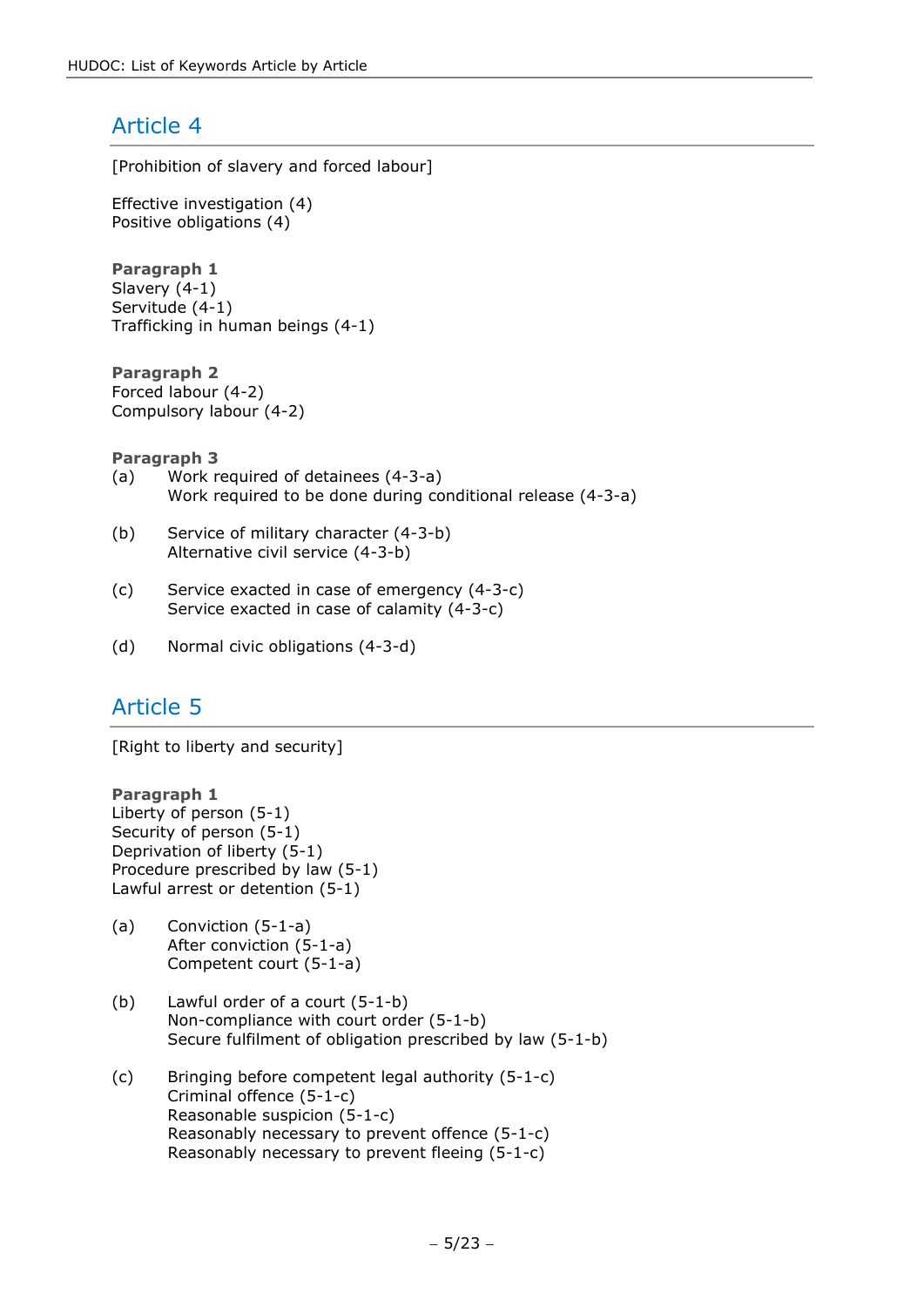- (d) Minors (5-1-d) Educational supervision (5-1-d) Bringing before competent authority (5-1-d)
- (e) Prevention of spreading of infectious diseases (5-1-e) Persons of unsound mind (5-1-e) Alcoholics (5-1-e) Drug addicts (5-1-e) Vagrants (5-1-e)
- (f) Prevent unauthorised entry into country (5-1-f) Expulsion (5-1-f) Extradition (5-1-f)

**Paragraph 2** Prompt information (5-2) Information in language understood (5-2) Information on reasons for arrest (5-2) Information on charge (5-2)

**Paragraph 3** Judge or other officer exercising judicial power (5-3) Brought promptly before judge or other officer (5-3) Trial within a reasonable time (5-3) Release pending trial (5-3) Length of pre-trial detention (5-3) Reasonableness of pre-trial detention (5-3) Conditional release (5-3) Guarantees to appear for trial (5-3)

**Paragraph 4** Review of lawfulness of detention (5-4) Take proceedings (5-4) Review by a court (5-4) Speediness of review (5-4) Procedural guarantees of review (5-4) Order release (5-4)

<span id="page-5-0"></span>**Paragraph 5** Compensation (5-5)

# Article 6

[Right to a fair trial]

Civil proceedings (6) Criminal proceedings (6) Administrative proceedings (6) Constitutional proceedings (6) Disciplinary proceedings (6) Enforcement proceedings (6) Expulsion (6) Extradition (6)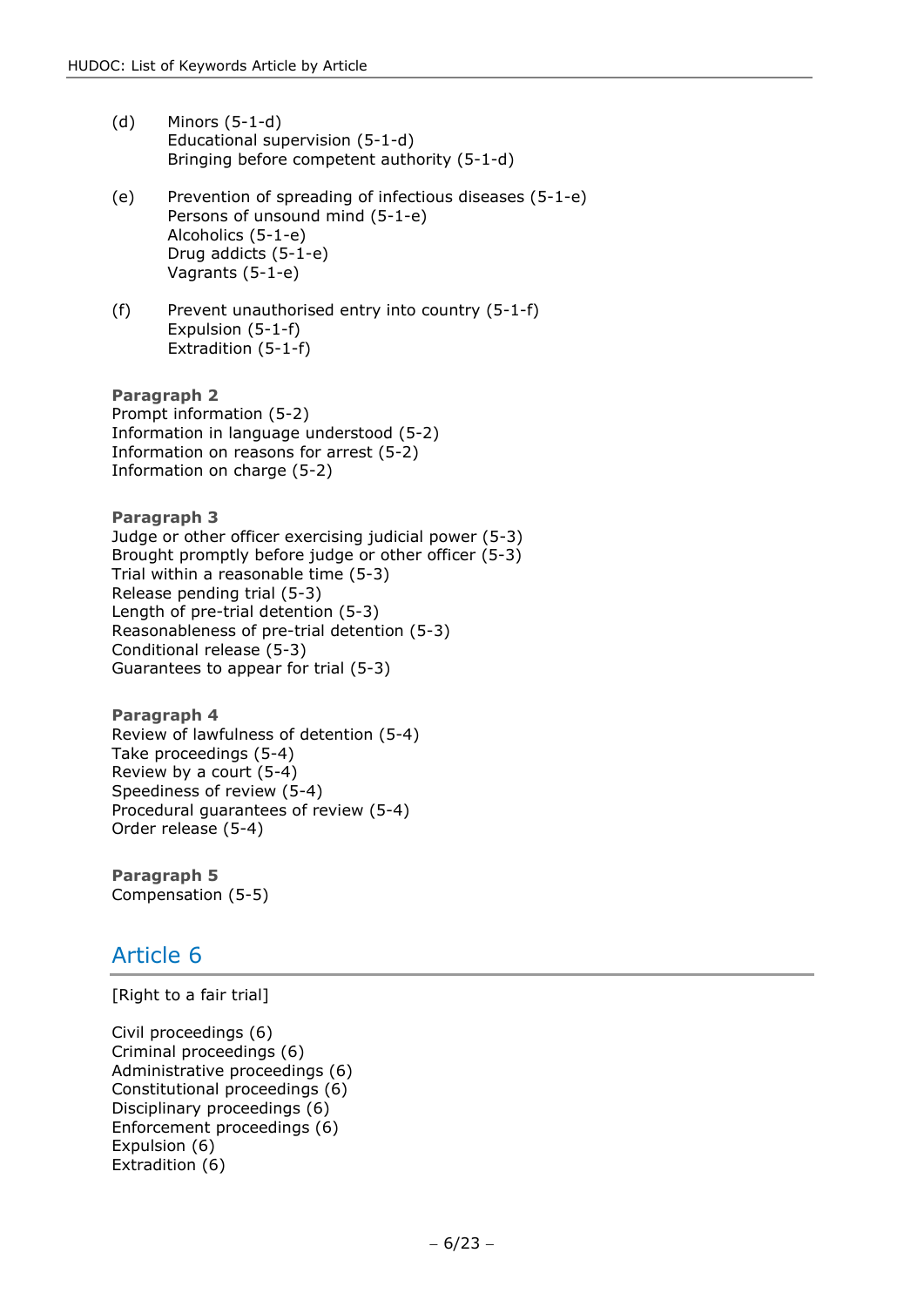```
Paragraph 1
Civil rights and obligations (6-1)
       Determination (6-1)
       Dispute (6-1)
Criminal charge (6-1)
       Determination (6-1)
Access to court (6-1)
Fair hearing (6-1)
       Adversarial trial (6-1)
       Equality of arms (6-1)
       Legal aid (6-1)
Public hearing (6-1)
       Oral hearing (6-1)
       Exclusion of press (6-1)
       Exclusion of public (6-1)
Necessary in a democratic society (6-1)
       Protection of morals (6-1)
       Protection of public order (6-1)
       National security (6-1)
       Protection of juveniles (6-1)
       Protection of private life of the parties (6-1)
       Extent strictly necessary (6-1)
       Prejudice interests of justice (6-1)
Reasonable time (6-1)
Independent tribunal (6-1)
Impartial tribunal (6-1)
Tribunal established by law (6-1)
Public judgment (6-1)
Paragraph 2
Charged with a criminal offence (6-2)
Presumption of innocence (6-2)
Proved guilty according to law (6-2)
Paragraph 3
Charged with a criminal offence (6-3)
Rights of defence (6-3)
(a) Information on nature and cause of accusation (6-3-a)
       Prompt information (6-3-a)
       Information in language understood (6-3-a)
       Information in detail (6-3-a)
(b) Preparation of defence (6-3-b)
       Adequate time (6-3-b)
       Adequate facilities (6-3-b)
       Access to relevant files (6-3-b)
(c) Defence in person (6-3-c)
       Defence through legal assistance (6-3-c)
       Legal assistance of own choosing (6-3-c)
       Insufficient means (6-3-c)
```
Free legal assistance (6-3-c)

Required by interests of justice (6-3-c)

− 7/23 −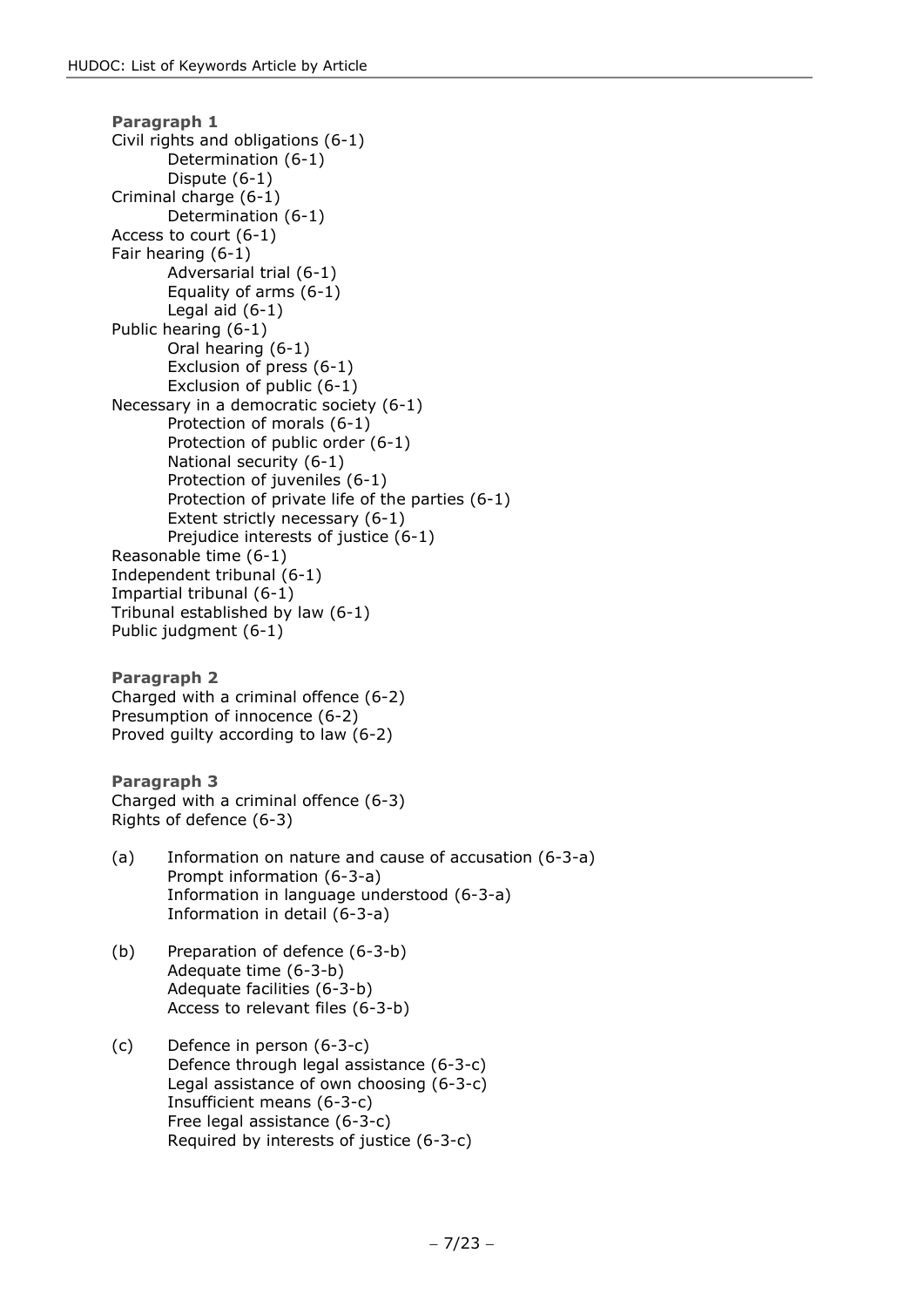- (d) Witnesses (6-3-d) Examination of witnesses (6-3-d) Obtain attendance of witnesses (6-3-d) Same conditions (6-3-d)
- <span id="page-7-0"></span>(e) Free assistance of interpreter (6-3-e)

[No punishment without law]

**Paragraph 1** Nullum crimen sine lege (7-1) Nulla poena sine lege (7-1) Conviction (7-1) Heavier penalty (7-1) Criminal offence (7-1) Time when the act or omission committed (7-1) Retroactivity (7-1)

**Paragraph 2** Criminal offence (7-2) General principles of law recognised by civilised nations (7-2)

### <span id="page-7-1"></span>Article 8

[Right to respect for private and family life]

Expulsion (8) Extradition (8) Positive obligations (8)

**Paragraph 1** Respect for private life (8-1) Respect for family life (8-1) Respect for home (8-1) Respect for correspondence (8-1)

```
Paragraph 2
Public authority (8-2)
Interference (8-2)
In accordance with the law (8-2)
       Accessibility (8-2)
       Foreseeability (8-2)
       Safeguards against abuse (8-2)
Necessary in a democratic society (8-2)
       National security (8-2)
       Public safety (8-2)
       Economic well-being of the country (8-2)
       Prevention of disorder (8-2)
       Prevention of crime (8-2)
       Protection of health (8-2)
```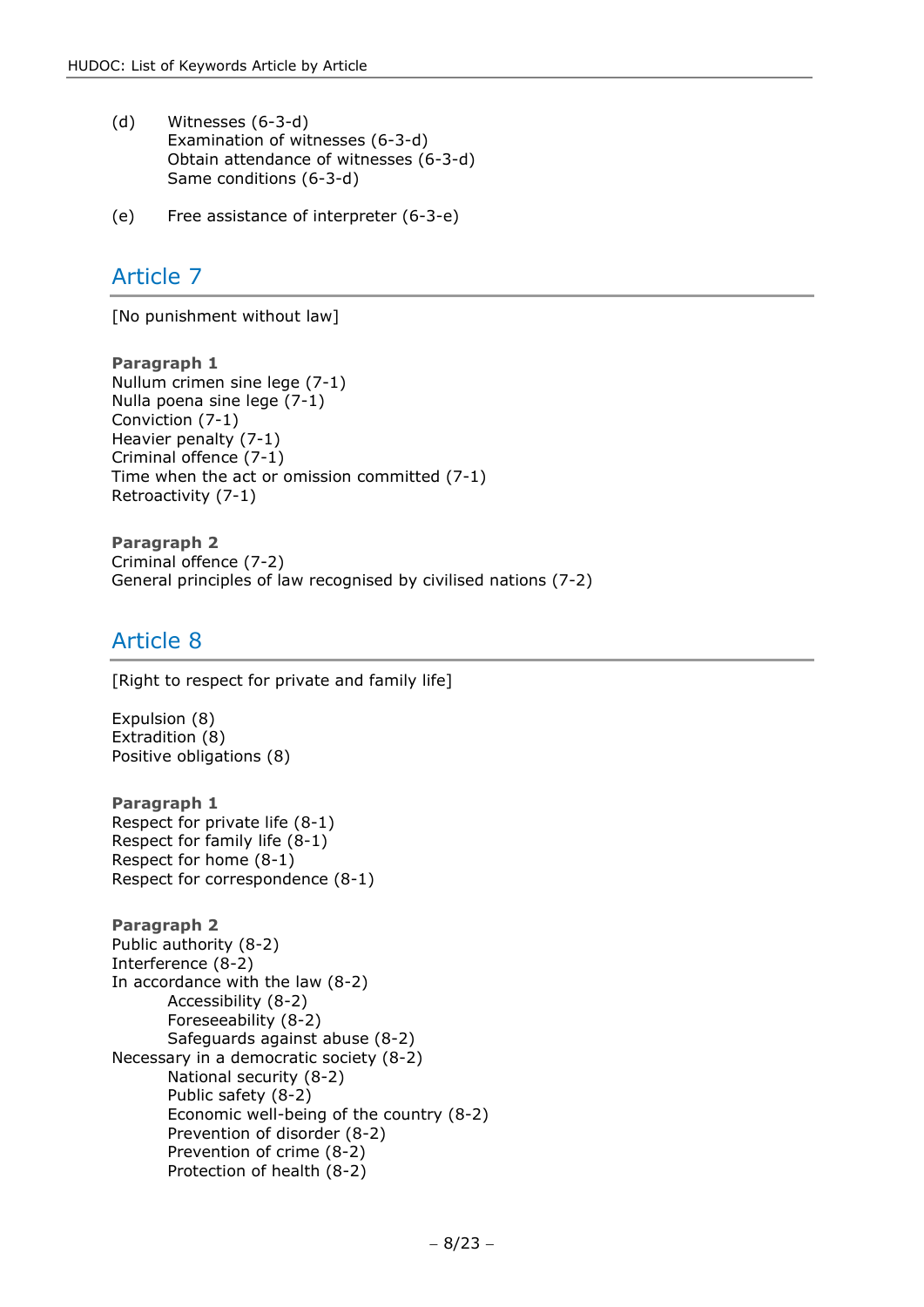Protection of morals (8-2) Protection of the rights and freedoms of others (8-2)

# <span id="page-8-0"></span>Article 9

[Freedom of thought, conscience and religion]

Positive obligations (9)

```
Paragraph 1
Freedom of thought (9-1)
Freedom of conscience (9-1)
Freedom of religion (9-1)
Change religion or belief (9-1)
Manifest religion or belief (9-1)
       Worship (9-1)
       Teaching (9-1)
       Practice (9-1)
       Observance (9-1)
```

```
Paragraph 2
Interference (9-2)
Prescribed by law (9-2)
       Accessibility (9-2)
       Foreseeability (9-2)
       Safeguards against abuse (9-2)
Necessary in a democratic society (9-2)
       Public safety (9-2)
       Protection of public order (9-2)
       Protection of health (9-2)
       Protection of morals (9-2)
       Protection of the rights and freedoms of others (9-2)
```
# <span id="page-8-1"></span>Article 10

[Freedom of expression - general]

Positive obligations (10)

```
Paragraph 1
Freedom of expression (10-1)
Freedom to hold opinions (10-1)
Freedom to receive information (10-1)
Freedom to impart information (10-1)
Freedom to receive ideas (10-1)
Freedom to impart ideas (10-1)
Interference of public authority (10-1)
Regardless of frontiers (10-1)
Licensing of broadcasting enterprises (10-1)
```

```
Paragraph 2
Duties and responsibilities (10-2)
```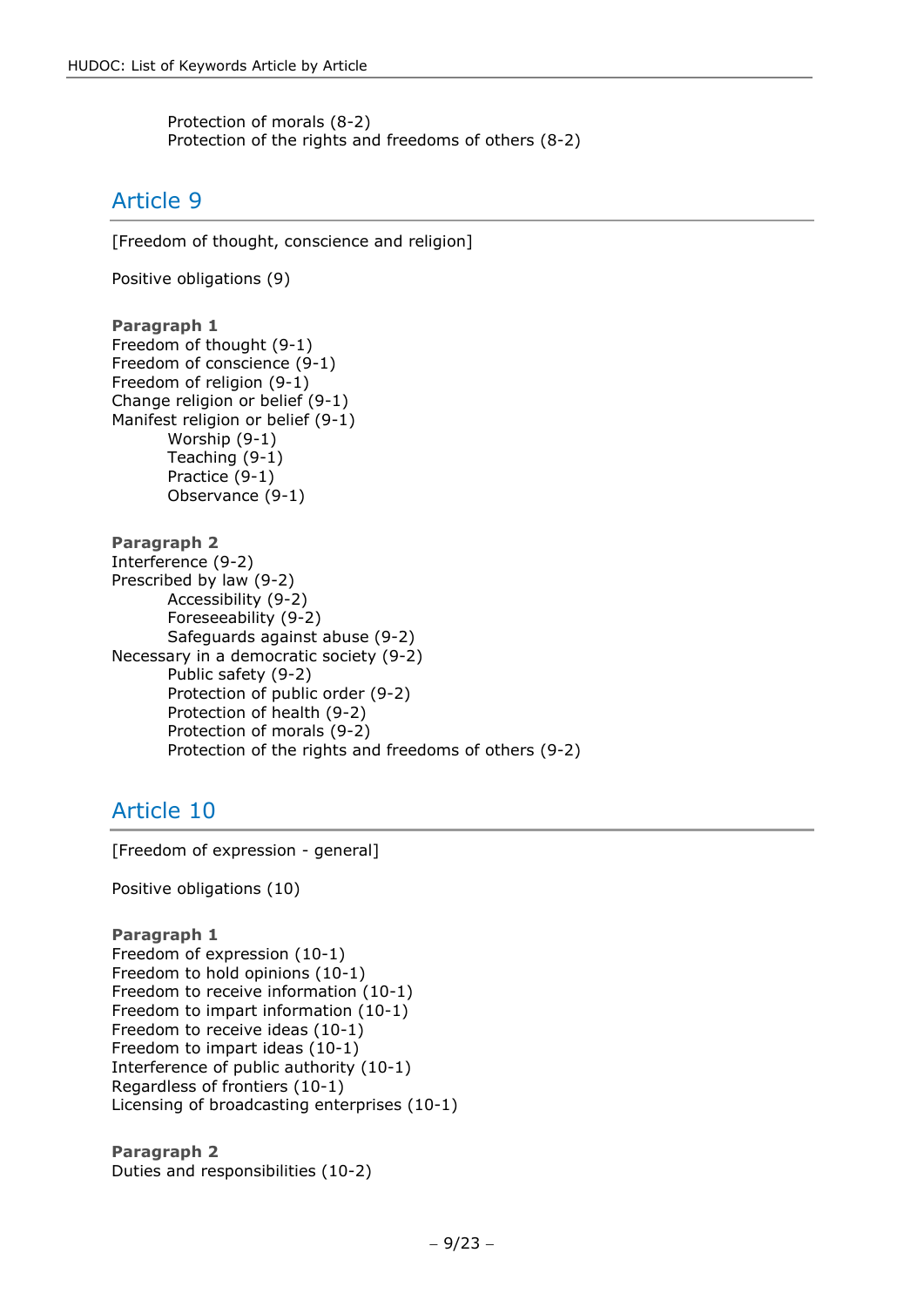```
Interference (10-2)
Prescribed by law (10-2)
       Accessibility (10-2)
       Foreseeability (10-2)
       Safeguards against abuse (10-2)
Necessary in a democratic society (10-2)
       National security (10-2)
       Territorial integrity (10-2)
       Public safety (10-2)
       Prevention of disorder (10-2)
       Prevention of crime (10-2)
       Protection of health (10-2)
       Protection of morals (10-2)
       Protection of the rights of others (10-2)
       Protection of the reputation of others (10-2)
       Preventing the disclosure of information received in confidence (10-2)
       Maintaining the authority and impartiality of the judiciary (10-2)
```
<span id="page-9-0"></span>[Freedom of assembly and association]

```
Paragraph 1
Freedom of peaceful assembly (11-1)
Freedom of association (11-1)
Form and join trade unions (11-1)
       Not join trade unions (11-1)
       Interests of members (11-1)
Paragraph 2
Interference (11-2)
Prescribed by law (11-2)
       Accessibility (11-2)
       Foreseeability (11-2)
       Safeguards against abuse (11-2)
Necessary in a democratic society (11-2)
       National security (11-2)
       Public safety (11-2)
       Prevention of disorder (11-2)
       Prevention of crime (11-2)
       Protection of health (11-2)
       Protection of morals (11-2)
       Protection of the rights and freedoms of others (11-2)
Members of armed forces (11-2)
Members of police (11-2)
Members of administration (11-2)
```
### <span id="page-9-1"></span>Article 12

[Right to marry]

Men and women (12) Marriageable age (12)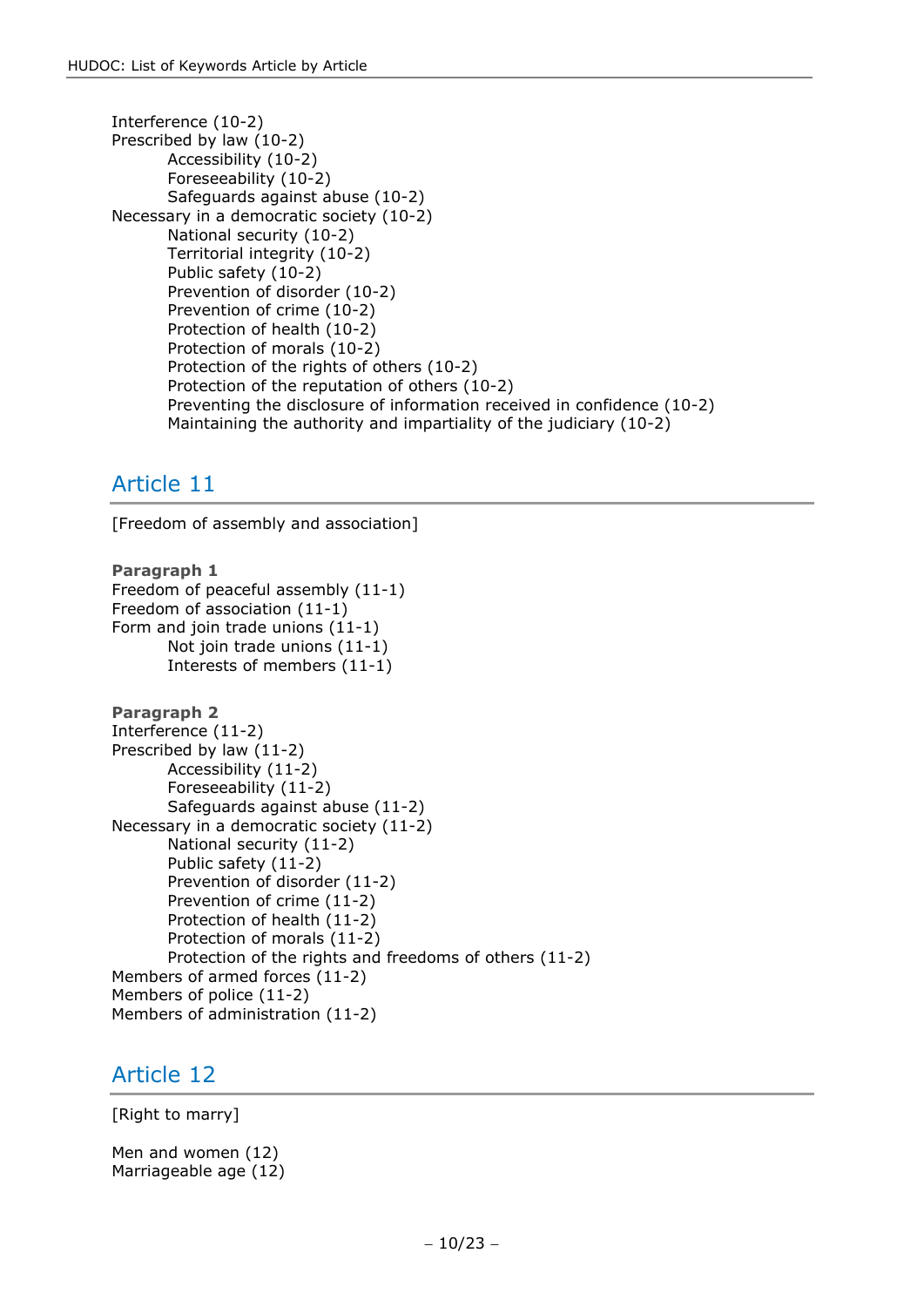Marry (12) Found a family (12) National law (12)

#### <span id="page-10-0"></span>Article 13

[Right to an effective remedy]

Effective remedy (13) National authority (13) Arguable claim (13)

### <span id="page-10-1"></span>Article 14

[Prohibition of discrimination]

```
Discrimination (14)
       Sex (14)
       Race (14)
       Colour (14)
       Language (14)
       Religion (14)
       Political or other opinion (14)
       National origin (14)
       Social origin (14)
       National minority (14)
       Property (14)
       Birth (14)
       Other status (14)
Comparable situation (14)
Objective and reasonable justification (14)
```
# <span id="page-10-2"></span>Article 15

[Derogation in time of emergency]

**Paragraph 1** War (15-1) Public emergency (15-1) Threat to the life of the nation (15-1) Derogation (15-1) Extent strictly required by situation (15-1) International obligations (15-1)

<span id="page-10-3"></span>**Paragraph 3** Notification of a derogation (15-3)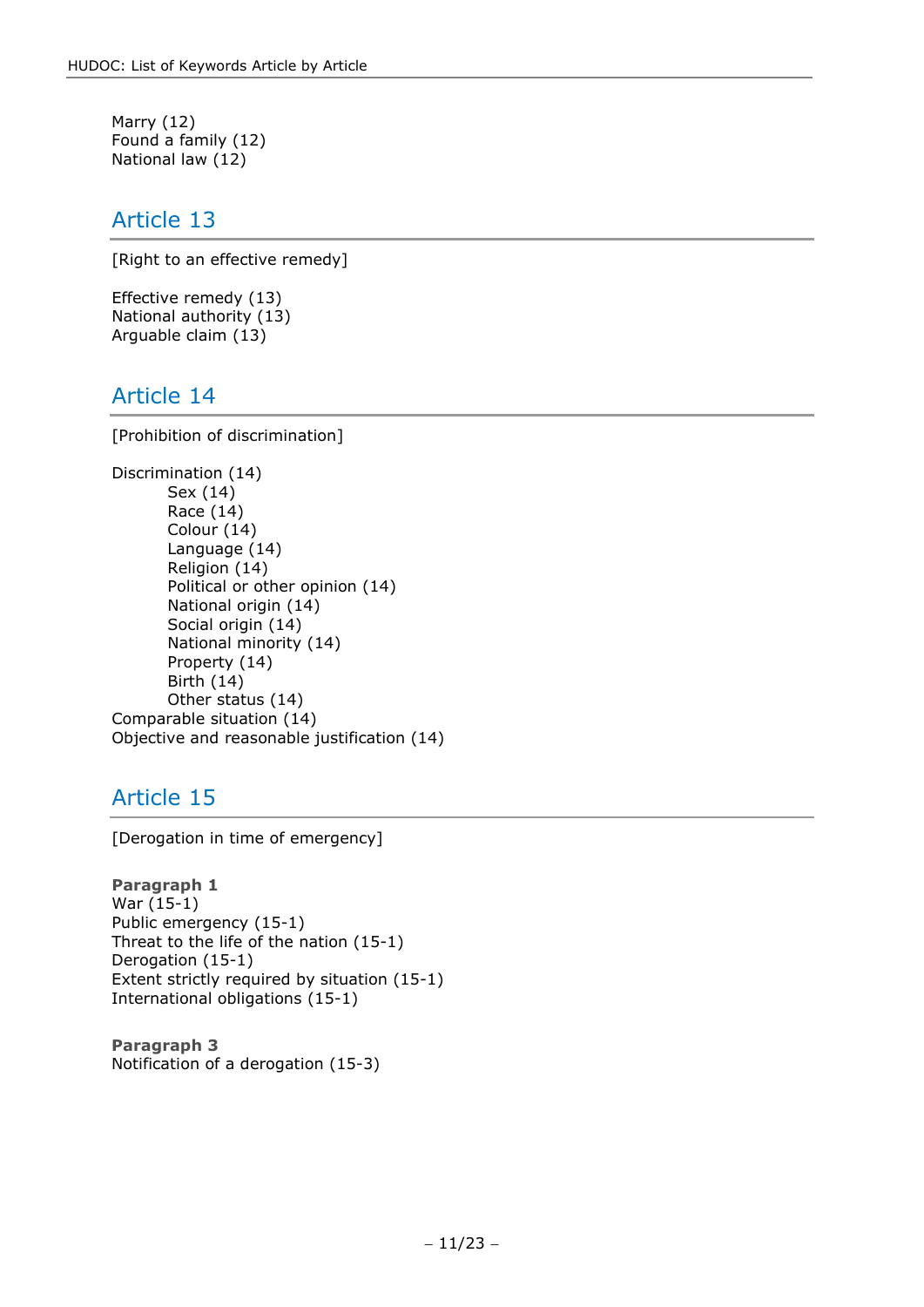[Restrictions on political activity of aliens - general]

<span id="page-11-0"></span>Restrictions on political activity of aliens (16)

### Article 17

[Prohibition of abuse of rights]

<span id="page-11-1"></span>Destruction of rights and freedoms (17) Excessive limitations on rights and freedoms (17)

# Article 18

[Limitation on use of restrictions on rights]

<span id="page-11-2"></span>Restrictions for unauthorised purposes (18)

### Article 19

[Establishment of the Court]

High Contracting Party (19) Engagements undertaken by Parties (19) Ensure observance of engagements (19)

# <span id="page-11-3"></span>Article 33 (former Article 24)

[Inter-State cases]

Inter-State application (33) Applicant State Party (33) Defendant State Party (33)

# <span id="page-11-4"></span>Article 34 (former Article 25)

[Individual applications]

Petition (34) Defendant State Party (34) Individual (34) Non-governmental organisation (34) Group of individuals (34) Victim (34) Actio popularis (34) Locus standi (34) Hinder the exercise of the right of application (34)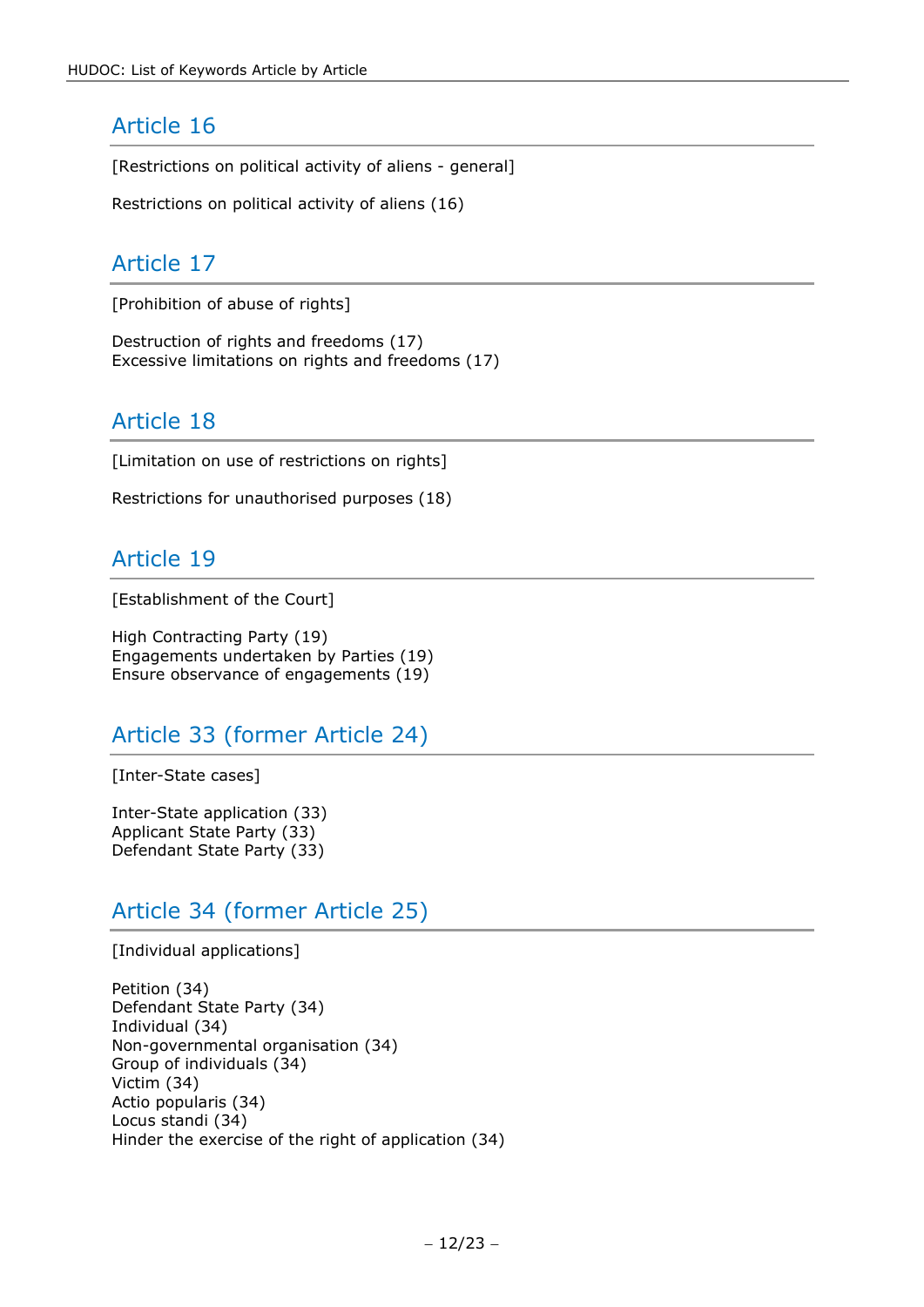<span id="page-12-0"></span>[Admissibility criteria]

**Paragraph 1 (former Article 26)** Exhaustion of domestic remedies (35-1) Exemption from exhaustion of domestic remedies (35-1) Effective domestic remedy (35-1) Six-month period (35-1) Final domestic decision (35-1) Continuing situation (35-1)

#### **Paragraph 2 (former Article 27)**

- (a) Anonymous application (35-2-a)
- (b) Matter already examined by the Court (35-2-b) Matter already submitted to another international procedure (35-2-b) Relevant new information (35-2-b)

#### **Paragraph 3 (former Article 27)**

- (a) Ratione temporis (35-3-a) Continuing situation (35-3-a) Ratione loci (35-3-a) Ratione materiae (35-3-a) Ratione personae (35-3-a) Manifestly ill-founded (35-3-a) Abuse of the right of application (35-3-a)
- (b) No significant disadvantage (35-3-b) Continued examination not justified (35-3-b) Case duly considered by a domestic tribunal (35-3-b)

<span id="page-12-1"></span>**Paragraph 4** Rejection of application at any stage of the proceedings (35-4)

# Article 37 (former Article 30)

[Striking out applications - general]

**Paragraph 1** Striking out applications (37-1) Respect for human rights (37-1)

- (a) Absence of intention to pursue application (37-1-a)
- (b) Matter resolved (37-1-b)
- (c) Continued examination not justified (37-1-c)

**Paragraph 2** Restore to list (37-2)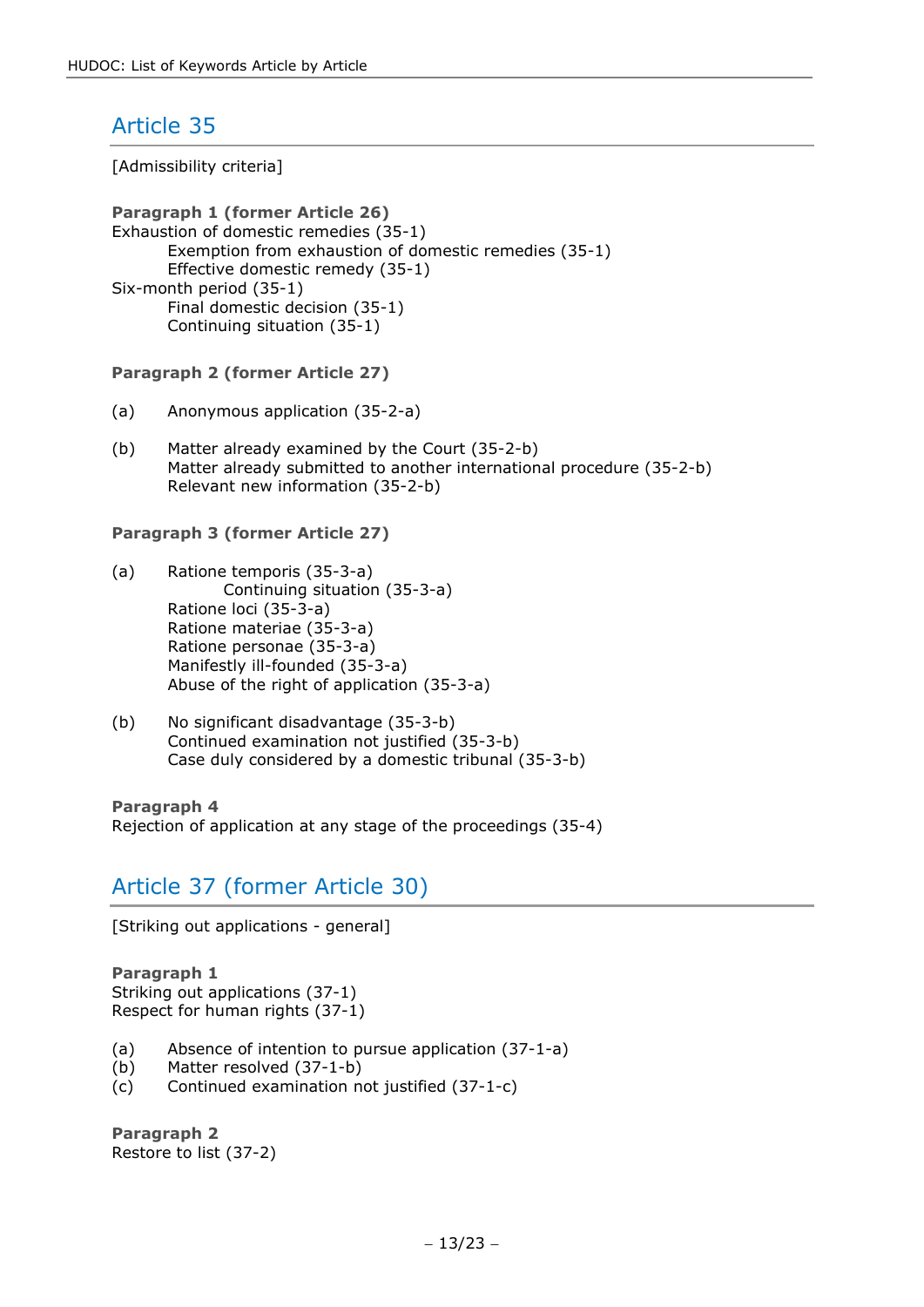# <span id="page-13-0"></span>Article 38 (former Article 28)

[Examination of the case - general]

<span id="page-13-1"></span>Examination of the case (38) Obligation to furnish all necessary facilities (38)

### Article 39

[Friendly settlements]

<span id="page-13-2"></span>Friendly settlement (39)

# Article 41 (former Article 50)

[Just satisfaction - general]

Just satisfaction (41) Pecuniary damage (41) Non-pecuniary damage (41) Costs and expenses (41) Insufficient reparation under national law (41) Injured party (41) Jurisdiction to give orders or grant injunctions (41) Experts' costs (41) Default interest (41) Causal link (41) Overall assessment (41) Freedom from attachment (41)

### <span id="page-13-3"></span>Article 46 (former Articles 53 and 54)

[Binding force and execution of judgments]

Pilot judgment (46) Systemic problem (46) General measures (pilot judgment) (46) Individual measures (pilot judgment) (46)

**Paragraph 1** Abide by judgment (46-1) Parties to case (46-1)

**Paragraph 2** Execution of judgment (46-2) Just satisfaction (46-2) Default interest (46-2) Freedom from attachment (46-2) Individual measures (46-2) Reopening of proceedings (46-2) Pardon (46-2) Striking out of criminal records (46-2)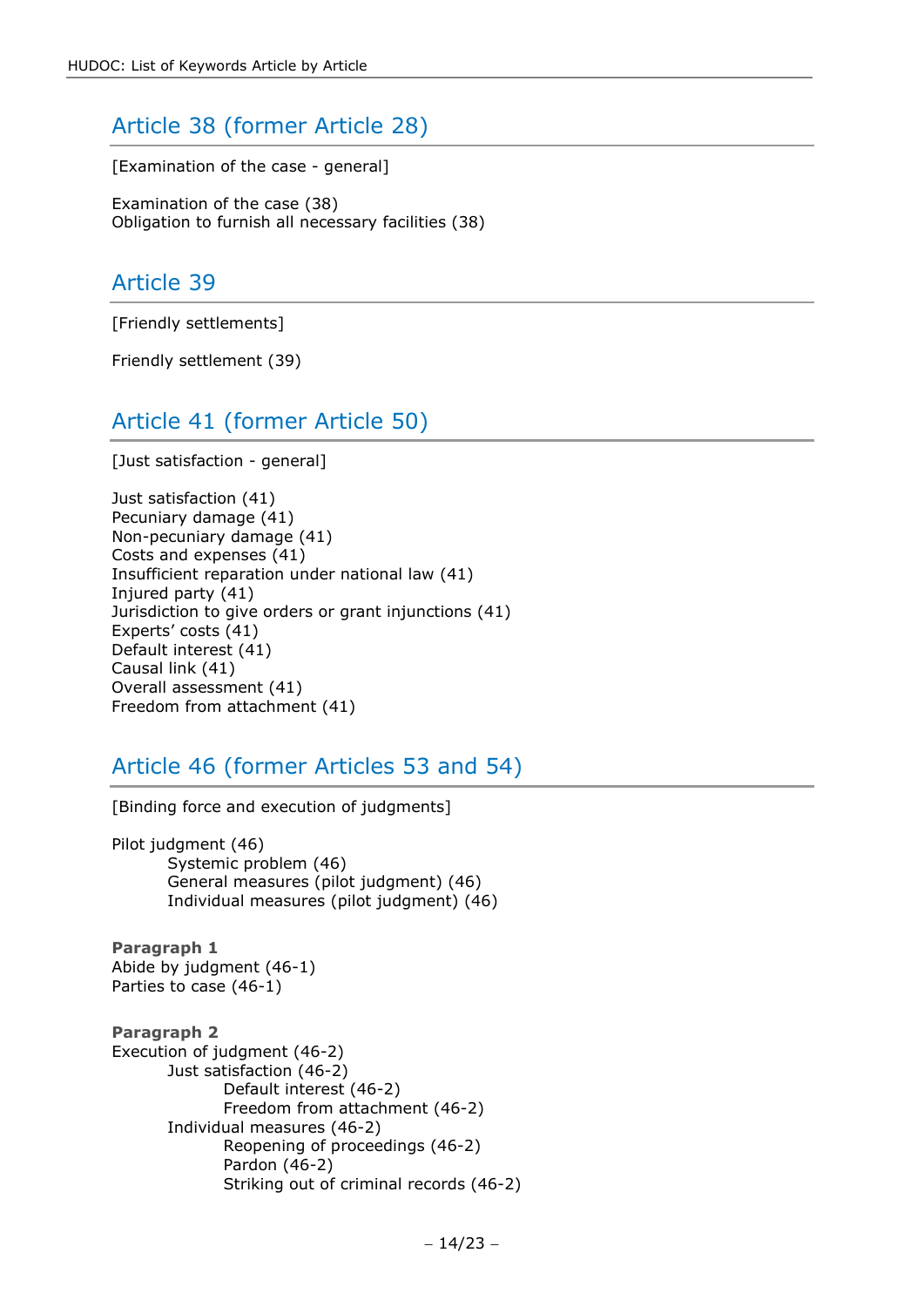General measures (46-2) Legislative amendments (46-2) Changes of regulations (46-2) Changes in case-law (46-2)

**Paragraph 4** Infringement proceedings (46-4)

# <span id="page-14-0"></span>Article 47 (former Protocol No. 2)

[Advisory opinions - general]

<span id="page-14-1"></span>Request by the Committee of Ministers (47) Advisory opinions (47)

# Article 48 (former Protocol No. 2)

[Advisory jurisdiction of the Court - general]

<span id="page-14-2"></span>Advisory jurisdiction of the Court (48)

# Article 52 (former Article 57)

[Inquiries by the Secretary General]

<span id="page-14-3"></span>Request by the Secretary General (52) Report to the Secretary General (52)

# Article 53 (former Article 60)

<span id="page-14-4"></span>Rights otherwise guaranteed (53)

Article 54 (former Article 61)

<span id="page-14-5"></span>Powers of the Committee of Ministers (54)

Article 55 (former Article 62)

<span id="page-14-6"></span>Renunciation of other means of settlement (55)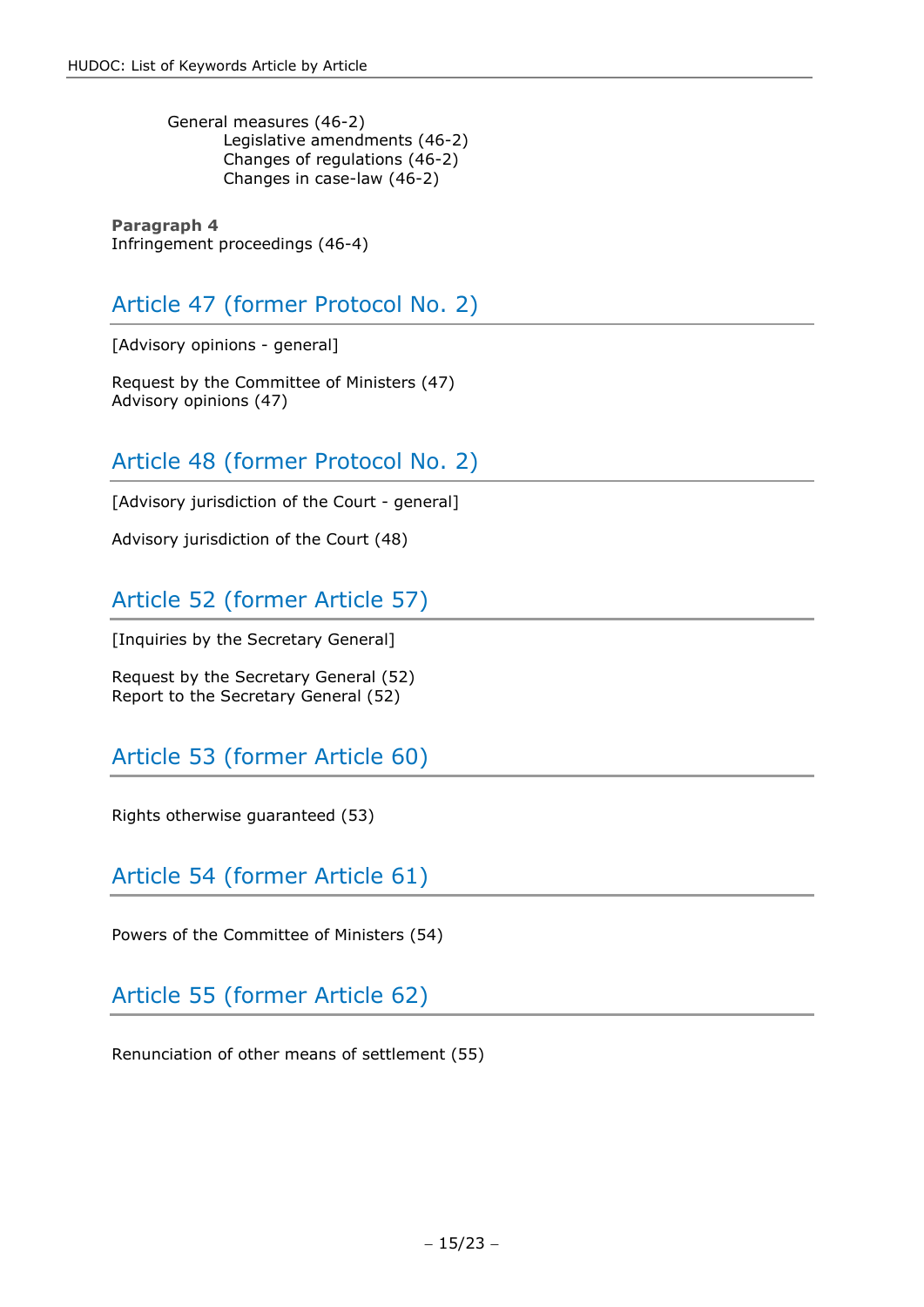# Article 56 (former Article 63)

[Territorial application - general]

<span id="page-15-0"></span>Territorial application (56) Local requirements (56)

# Article 57 (former Article 64)

[Reservations - general]

Reservations (57) Particular provision of the Convention (57) Law then in force (57) Prohibition of reservations of a general character (57) Brief statement of the law (57) Interpretative declaration (57)

# <span id="page-15-1"></span>Article 58 (former Article 65)

[Denunciation]

Six months' notice (58) Notification of denunciation (58) Cessation of membership of the Council of Europe (58)

# <span id="page-15-2"></span>Article 59 (former Article 66)

[Signature and ratification - general]

<span id="page-15-3"></span>Signature and ratification (59)

### Former Article 25

<span id="page-15-4"></span>Competence of the Commission (25) Declaration recognising competence (25)

# Former Article 32

Measures taken following a decision (32) Just satisfaction (32) Interest for delay (32) Freedom from attachment (32) Individual measures (32) Reopening of proceedings (32) Pardon (32) Striking out of criminal records (32) Measures of a general character (32)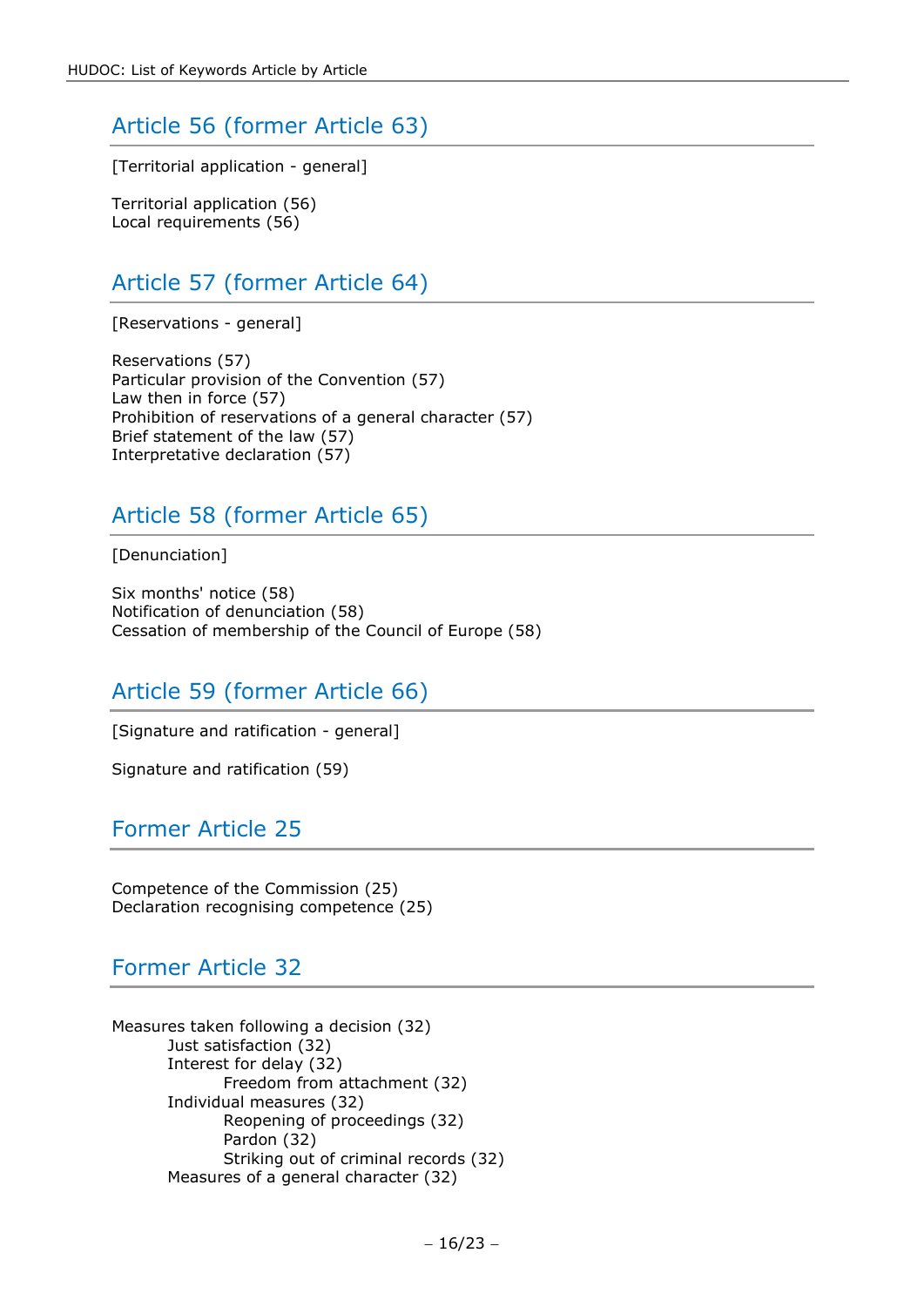Legislative amendments (32) Changes of regulations (32) Changes in case-law (32) High Contracting Party (32) Publication of the report (32) Friendly settlement (32)

### <span id="page-16-0"></span>Former Article 44

<span id="page-16-1"></span>Capacity to bring a case before the Court (44)

Former Article 45

<span id="page-16-2"></span>Jurisdiction of the Court (45)

Former Article 46

Declaration recognising jurisdiction (46) Condition of reciprocity (46) Ratione temporis (46) Continuing situation (46) Ratione loci (46) Ratione personae (46) Ratione materiae (46)

### <span id="page-16-3"></span>Former Article 47

<span id="page-16-4"></span>Three-month period (47)

#### Former Article 48

<span id="page-16-5"></span>State whose national is a victim (48)

Former Article 49

<span id="page-16-6"></span>Dispute as to jurisdiction (49)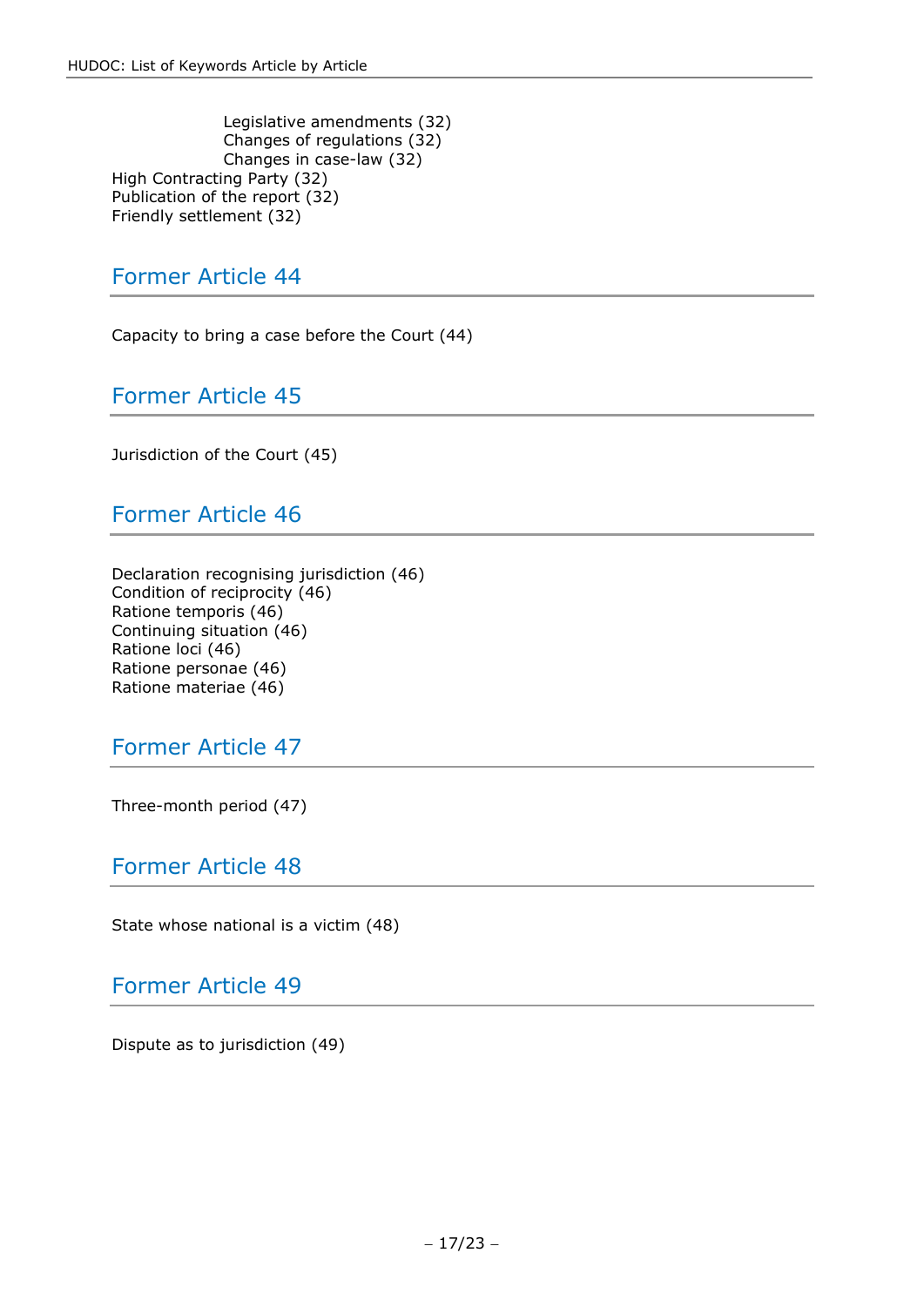# **Additional Protocols**

<span id="page-17-1"></span><span id="page-17-0"></span>**Protocol No. 1**

### Article 1 of Protocol No. 1

[Protection of property]

Positive obligations (P1-1) Possessions (P1-1-1) Peaceful enjoyment of possessions (P1-1-1) Interference (P1-1-1) Deprivation of property (P1-1-1) Public interest (P1-1-1) Prescribed by law (P1-1-1) Accessibility (P1-1-1) Foreseeability (P1-1-1) Safeguards against abuse (P1-1-1) General principles of international law (P1-1-1) Control of the use of property (P1-1-2) General interest (P1-1-2) Secure the payment of taxes (P1-1-2) Secure the payment of contributions or penalties (P1-1-2)

# <span id="page-17-2"></span>Article 2 of Protocol No. 1

[Right to education - general]

Right to education (P1-2) Respect for parents' religious convictions (P1-2) Respect for parents' philosophical convictions (P1-2)

### <span id="page-17-3"></span>Article 3 of Protocol No. 1

[Right to free elections - general]

Right to free elections (P1-3) Periodic elections (P1-3) Elections by secret ballot (P1-3) Free expression of the opinion of the people (P1-3) Choice of the legislature (P1-3) Vote (P1-3) Stand for election (P1-3)

<span id="page-17-4"></span>Article 4 of Protocol No. 1

Territorial application (P1-4)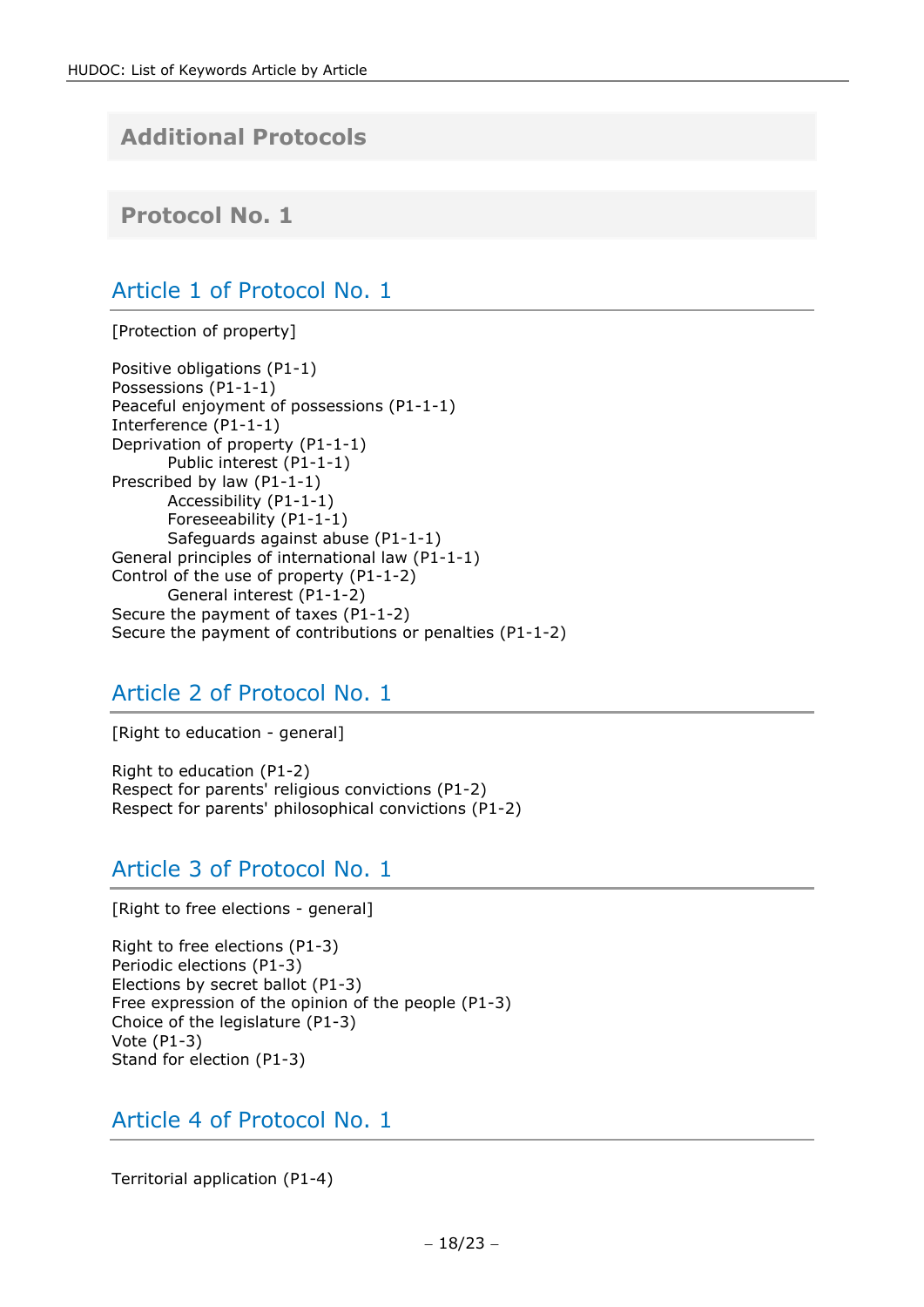# <span id="page-18-0"></span>Article 6 of Protocol No. 1

Signature and ratification (P1-6)

### <span id="page-18-2"></span><span id="page-18-1"></span>**Protocol No. 4**

# Article 1 of Protocol No. 4

[Prohibition of imprisonment for debt - general]

<span id="page-18-3"></span>Prohibition of imprisonment for debt (P4-1) Deprivation of liberty (P4-1)

### Article 2 of Protocol No. 4

[Freedom of movement - general]

**Paragraph 1** Freedom of movement (P4-2-1) Freedom to choose residence (P4-2-1) Lawfully within the territory (P4-2-1)

**Paragraph 2** Freedom to leave a country (P4-2-2)

```
Paragraph 3
Interference (P4-2-3)
In accordance with law (P4-2-3)
       Accessibility (P4-2-3)
       Foreseeability (P4-2-3)
       Safeguards against abuse (P4-2-3)
Necessary in a democratic society (P4-2-3)
       National security (P4-2-3)
       Public safety (P4-2-3)
       Protection of health (P4-2-3)
       Protection of morals (P4-2-3)
       Protection of rights and freedoms of others (P4-2-3)
       Protection of public order (P4-2-3)
       Prevention of crime (P4-2-3)
       Restrictions in particular areas (P4-2-3)
       Public interest (P4-2-3)
```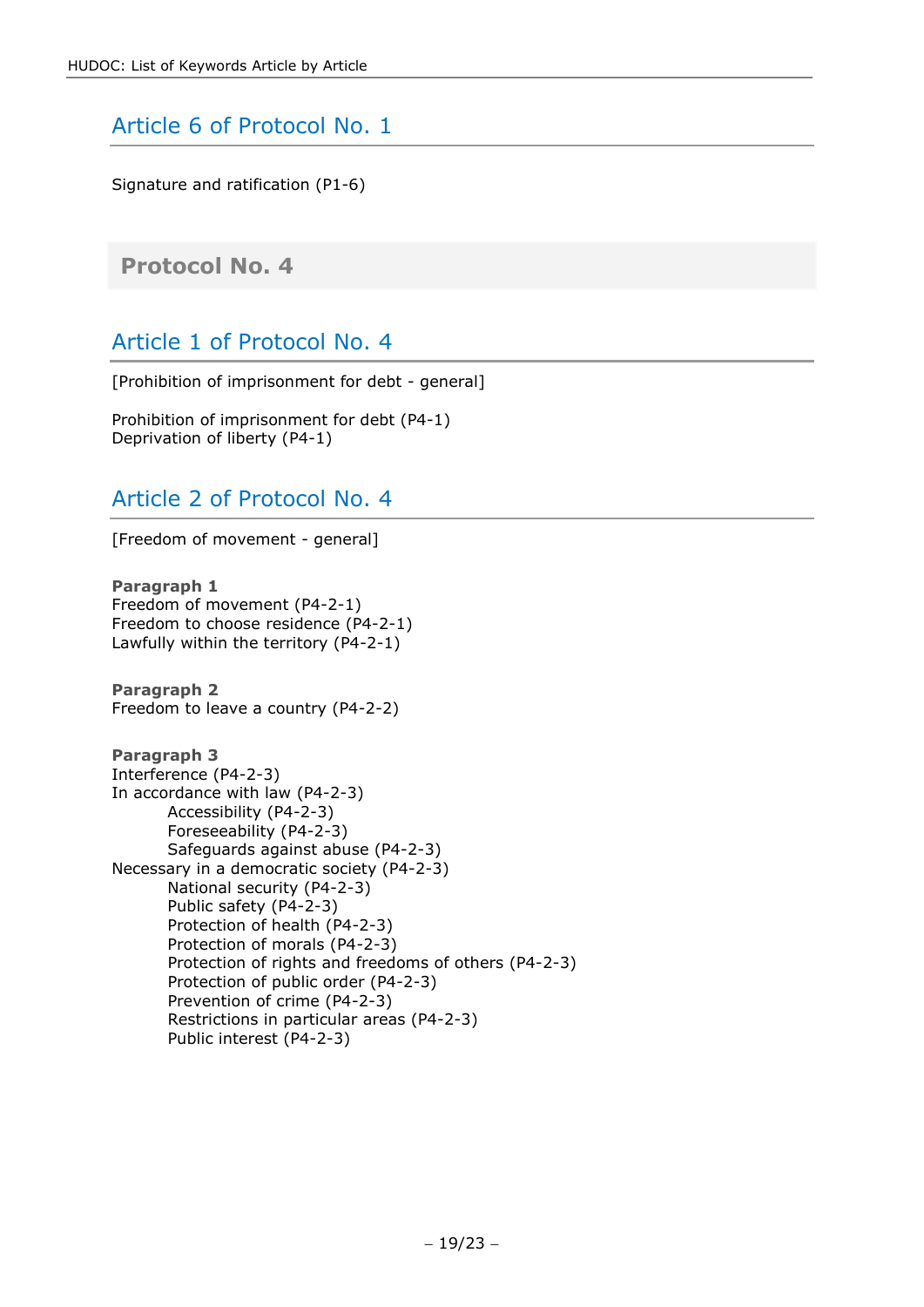# Article 3 of Protocol No. 4

[Prohibition of expulsion of nationals]

**Paragraph 1** Prohibition of expulsion of a national (P4-3-1) Prohibition of collective expulsion of nationals (P4-3-1)

<span id="page-19-0"></span>**Paragraph 2** Enter own country (P4-3-2)

### Article 4 of Protocol No. 4

[Prohibition of collective expulsion of aliens - general]

<span id="page-19-1"></span>Prohibition of collective expulsion of aliens (P4-4)

### Article 5 of Protocol No. 4

<span id="page-19-2"></span>Territorial application (P4-5)

Article 7 of Protocol No. 4

Signature and ratification (P4-7)

<span id="page-19-4"></span><span id="page-19-3"></span>**Protocol No. 6**

#### Article 1 of Protocol No. 6

[Abolition of the death penalty - general]

<span id="page-19-5"></span>Abolition of the death penalty (P6-1)

### Article 2 of Protocol No. 6

[Death penalty in time of war - general]

Death penalty in time of war (P6-2) War (P6-2) Imminent threat of war (P6-2) Prescribed by law (P6-2) Accessibility (P6-2) Foreseeability (P6-2) Safeguards against abuse (P6-2)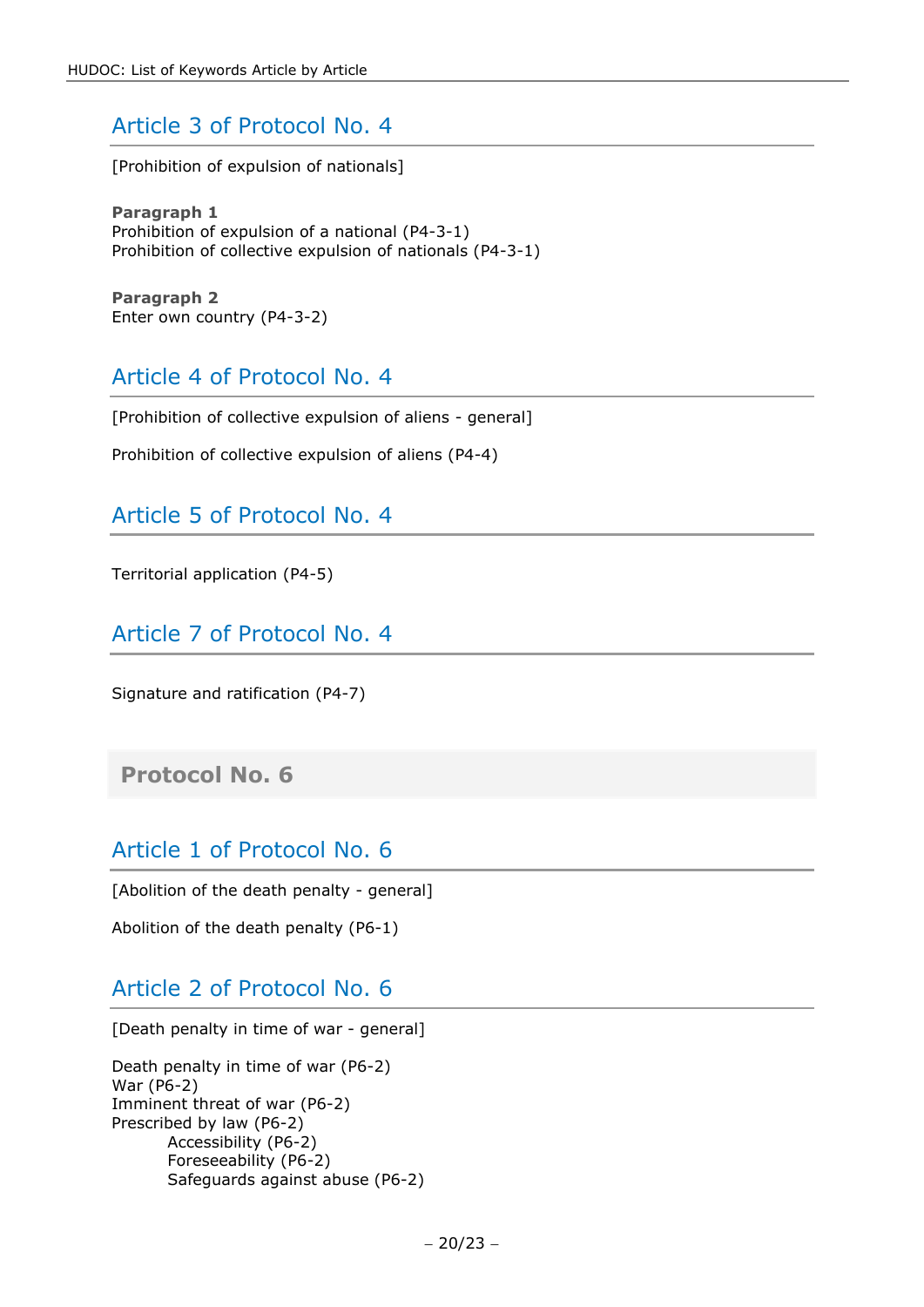<span id="page-20-0"></span>Communication of the law to the Secretary General (P6-2)

### Article 4 of Protocol No. 6

[Prohibition of reservations - general]

<span id="page-20-1"></span>Prohibition of reservations (P6-4)

Article 5 of Protocol No. 6

<span id="page-20-2"></span>Territorial application (P6-5)

Article 7 of Protocol No. 6

Signature and ratification (P6-7)

<span id="page-20-4"></span><span id="page-20-3"></span>**Protocol No. 7**

# Article 1 of Protocol No. 7

[Procedural safeguards relating to expulsion of aliens]

#### **Paragraph 1** Expulsion of an alien (P7-1-1) Lawfully resident (P7-1-1) In accordance with law (P7-1-1) Accessibility (P7-1-1) Foreseeability (P7-1-1) Safeguards against abuse (P7-1-1) Contest expulsion (P7-1-1) Review of expulsion decision (P7-1-1) Competent authority (P7-1-1) Represented (P7-1-1)

<span id="page-20-5"></span>**Paragraph 2** Expulsion before exercising procedural rights (P7-1-2) Necessary in a democratic society (P7-1-2) Protection of public order (P7-1-2) National security (P7-1-2)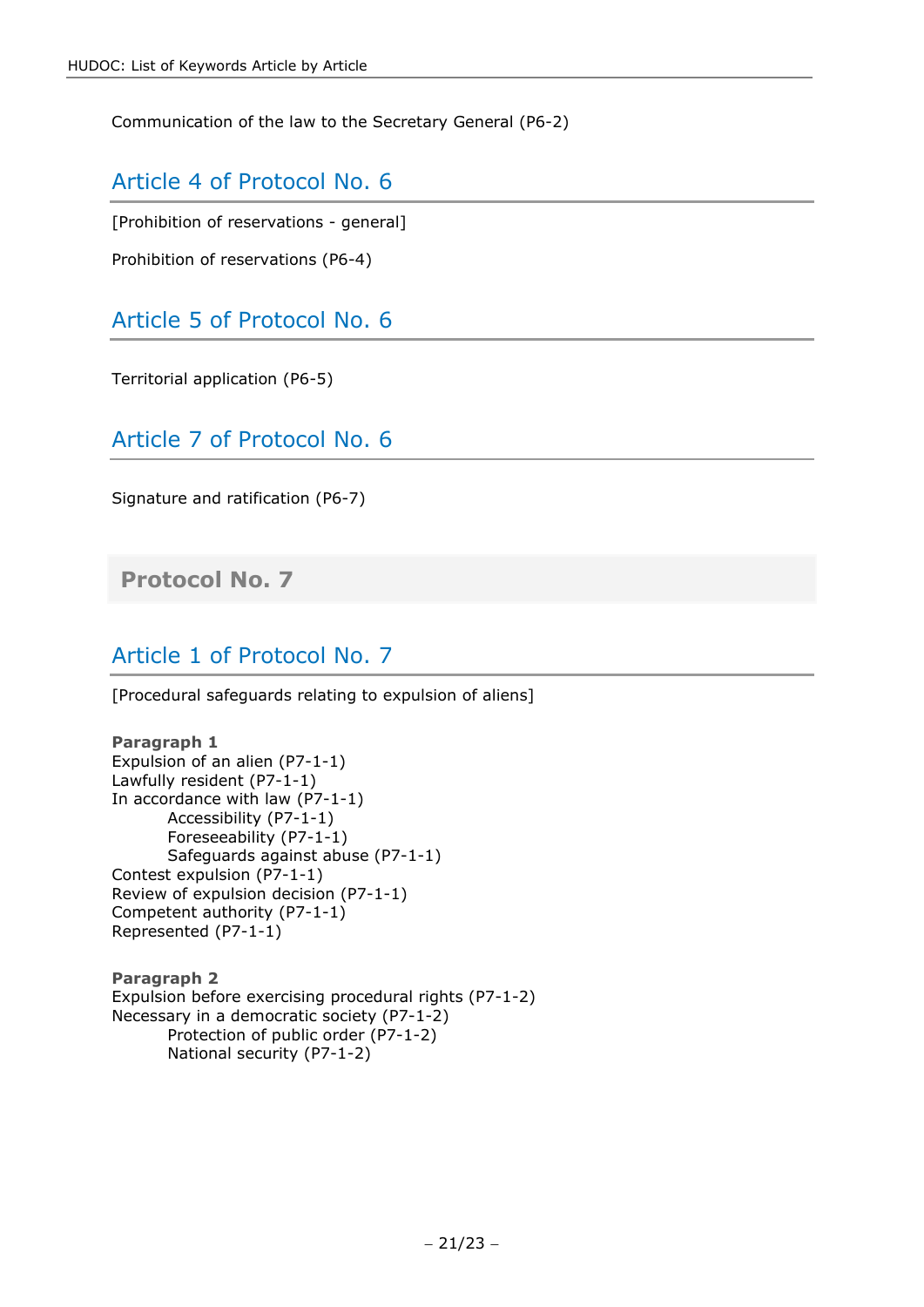# Article 2 of Protocol No. 7

[Right of appeal in criminal matters]

Conviction (P7-2) Criminal offence (P7-2) Competent court (P7-2) Review of conviction (P7-2) Review of sentence (P7-2) Higher tribunal (P7-2) National law (P7-2) Minor offences (P7-2) Trial at first instance by the highest tribunal (P7-2) Conviction following appeal against acquittal (P7-2)

# <span id="page-21-0"></span>Article 3 of Protocol No. 7

[Compensation for wrongful conviction]

Compensation (P7-3) Miscarriage of justice Conviction (P7-3) Criminal offence (P7-3) New or newly discovered facts (P7-3) National law (P7-3) Non-disclosure of fact by convicted person (P7-3)

### <span id="page-21-1"></span>Article 4 of Protocol No. 7

[Right not to be tried or punished twice - general]

Right not to be tried or punished twice (P7-4) Criminal offence (P7-4) Conviction (P7-4) Acquittal (P7-4) Jurisdiction of the same State (P7-4) Reopening of case (P7-4) New or newly discovered facts (P7-4) Fundamental defect in proceedings (P7-4)

# <span id="page-21-2"></span>Article 5 of Protocol No. 7

[Equality between spouses - general]

Equality between spouses (P7-5) Spouses (P7-5) Relations with children (P7-5) As to marriage (P7-5) During marriage (P7-5) In the event of dissolution of marriage (P7-5) Measures necessary in the interests of children (P7-5)